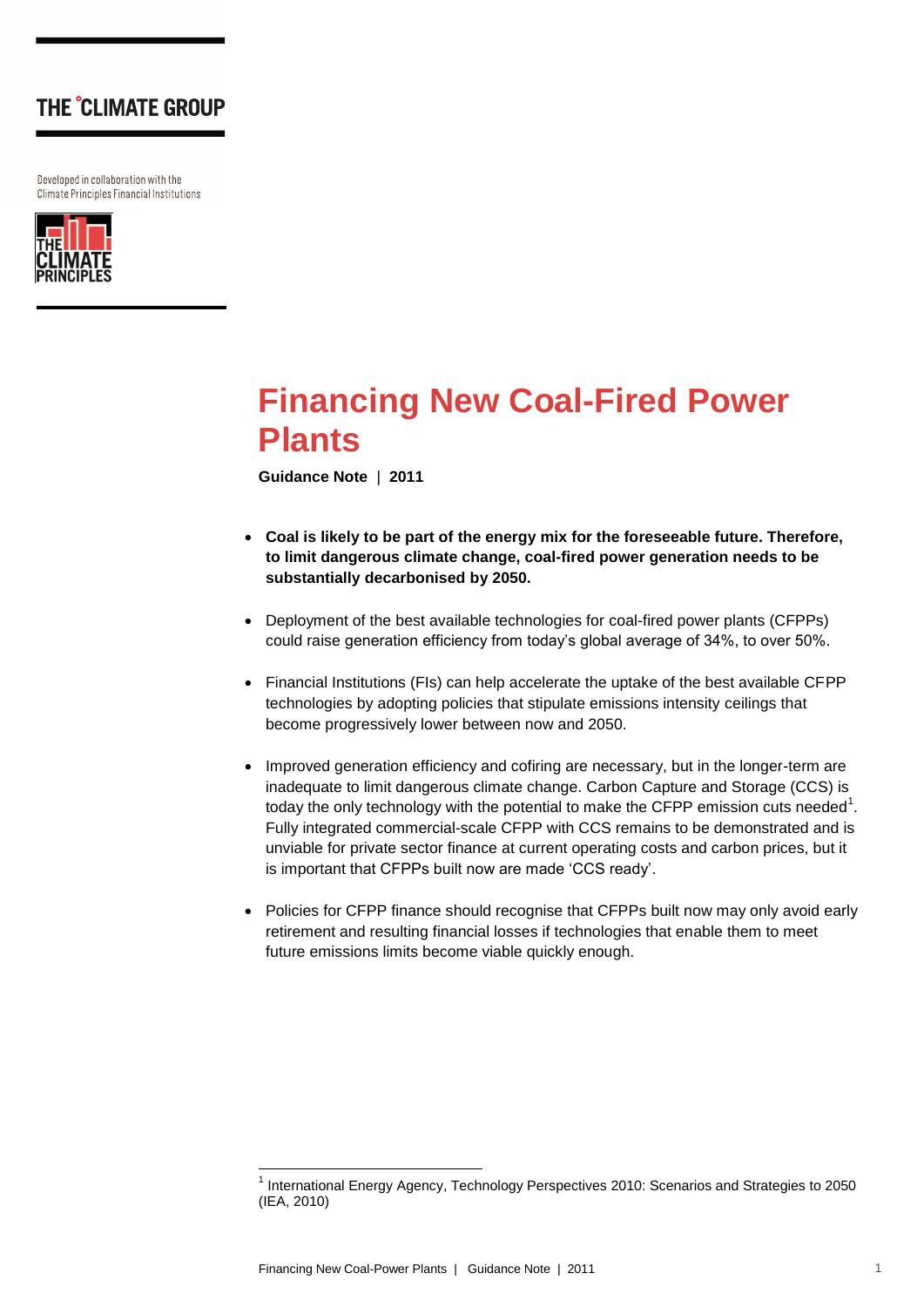Developed in collaboration with the Climate Principles Financial Institutions



### **Background**

Global  $CO<sub>2</sub>e$  emissions must fall radically between now and 2050 to limit dangerous climate change. During the same period additional new power generation capacity will be installed and in many regions coal will remain the fuel of choice due to its economically competitive and energy security advantages. In 2007, CFPPs generated 42% of global power and 73% of power-related  $CO_2$  emissions<sup>2</sup>. Coal-fired generating capacity will rise 149% by 2050 $^3$  under the business-as-usual scenario, so timely mitigation of CFPP emissions is required if atmospheric  $CO<sub>2</sub>e$  is to be contained at a relatively low-risk concentration of 450ppm.

Recognising the challenge of reducing carbon emissions while also satisfying increasing power demands, the Climate Principles Financial Institutions (CPFIs) identified the need for guidance on financing CFPPs in the absence of regulation. The Climate Group has developed this guidance note with the CPFIs. The CPFI banks are committed to developing their own policies for financing CFPPs in line with this guidance.

#### **Scope**

Developments in renewable energy, nuclear power, and other fossil fuels have a great bearing on the outlook both for global power sector greenhouse gas emissions, and for coal-fired generation. This note"s scope is, however, limited to opportunities for private sector financial institutions to direct finance to new CFPPs whose  $CO<sub>2</sub>$  emissions are consistent with the IEA BLUE map scenario<sup>4</sup> for power sector emissions.

#### **Key aspects of a policy for CFPP finance**

#### **1. Performance Standards**

To ensure consistent application, policies for CFPP finance should include measurable performance standards. Standards may be framed in terms of the type of technology installed, the efficiency with which primary energy is converted into electricity, or the emissions intensity at which power is generated. Annex I indicates how technology types equate to energy conversion efficiency, and emissions intensity levels.

From 2011 to 2020, the deployment of best available technologies and practices could deliver limited but indispensable reductions in CFPP  $CO<sub>2</sub>$  emissions against a business-as-usual scenario. Key technologies (Super- and Ultra Super-critical Steam Cycles, Combined Heat and Power, Integrated Gasification Combined Cycle, and cofiring with biomass and waste) are discussed briefly at Annex II.

CCS is not ready to be deployed commercially in the power generation sector but, with the potential to reduce emissions from fossil fuel plants by over 90%, it is currently the

 $\frac{2}{1}$  Ibid

<sup>3</sup> Ibid

<sup>4</sup> As described in International Energy Agency Energy Technology Perspectives 2010 (IEA 2010)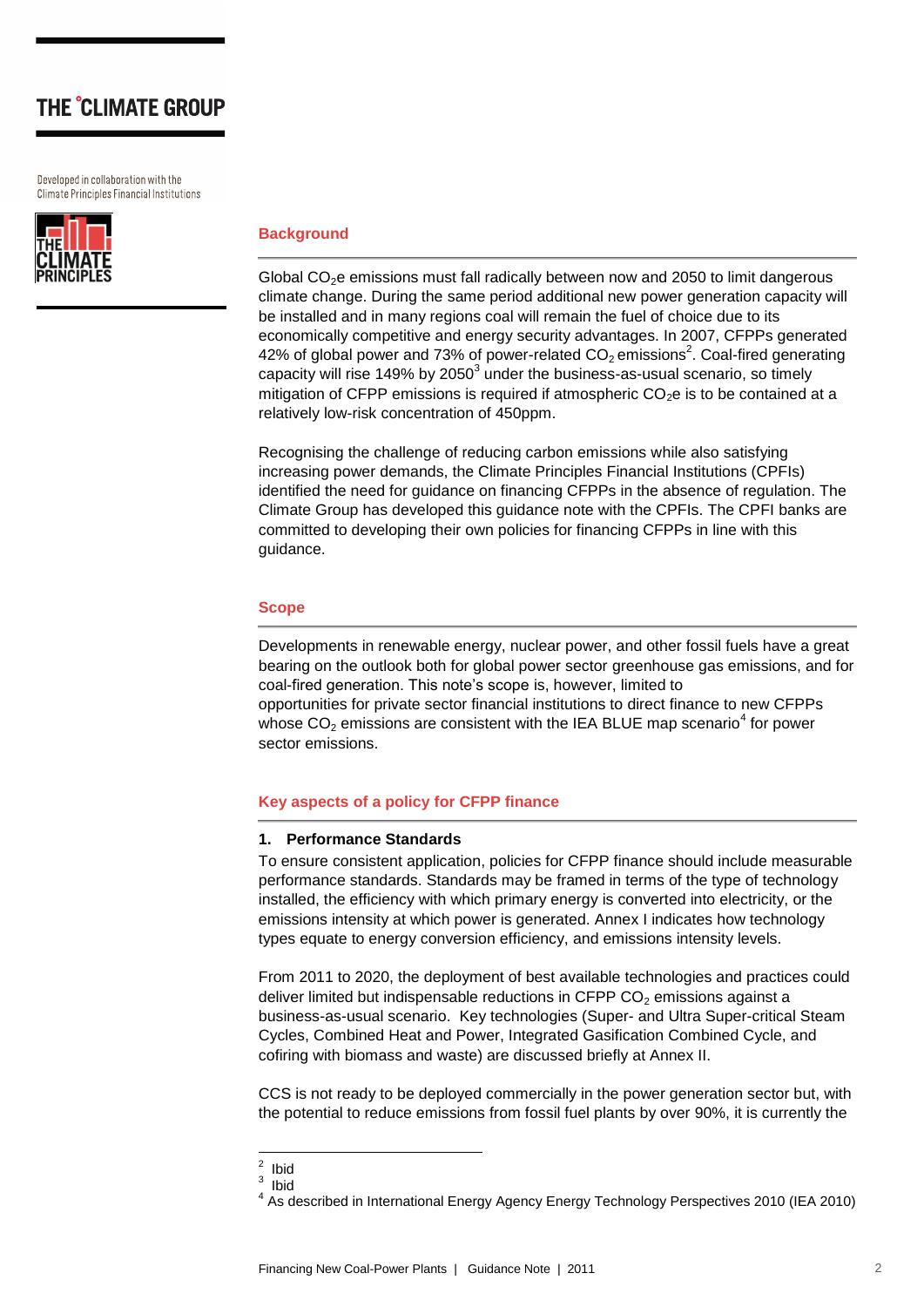Developed in collaboration with the Climate Principles Financial Institutions



best placed technology to achieve the results needed for the BLUE map scenario. It is therefore important that CFPPs built now are made CCS Ready. Annex IV references a number of definitions of "CCS Ready".

Table 1 indicates  $CO<sub>2</sub>$  emissions intensity ceilings that are achievable with the best CFPP technologies currently available. It is recognised that these technologies are not capable of limiting CFPP  $CO<sub>2</sub>$  emissions intensity to the levels that will be needed from 2020 onwards. Policies should reference the long-term goals for emissions reductions and indicate that policies will be revised to reflect future developments in policy and technology. Table 2 indicates the reductions in CFPP  $CO<sub>2</sub>$  emissions intensity from now until 2050 that will be necessary if coal-fired generation is to be compatible with the IEA BLUE Map scenario for a 450ppm pathway.

| Table 1: Indicative CFPP emissions intensities achievable today (2011)                                |                                                                                                   |  |  |  |
|-------------------------------------------------------------------------------------------------------|---------------------------------------------------------------------------------------------------|--|--|--|
| <b>Option</b>                                                                                         | 2011 emissions intensity ceiling<br>$\sqrt{(Net CO_2 \text{ emissions intensity} - gCO_2/kWh^5)}$ |  |  |  |
| Excluding the most polluting CFPPs in<br>developing countries with high emissions<br>intensity levels | $830^{6}$                                                                                         |  |  |  |
| Ultra Super Critical with Pulverised Coal<br>Combustion                                               | $770^7$                                                                                           |  |  |  |
| CHP and co-firing with biomass                                                                        | 550                                                                                               |  |  |  |

| Table 2: Indicative CFPP emissions intensities from 2011 to 2050                        |                      |               |           |  |  |  |
|-----------------------------------------------------------------------------------------|----------------------|---------------|-----------|--|--|--|
| <b>Period</b>                                                                           | 2011-2020            | 2021-2030     | 2031-2050 |  |  |  |
| <b>Emissions intensity ceiling</b><br>(Net $CO2$ emissions intensity -<br>$gCO_2/kWh^8$ | 550-830 <sup>6</sup> | $100^8 - 550$ | $100^8$   |  |  |  |

The 830 gCO<sub>2</sub>/kWh ceiling immediately rules out providing finance for the most polluting CFPPs in those developing countries where 830gCO<sub>2</sub>/kWh represents a significant improvement over business-as-usual. We would expect that policies will specify much more stringent performance standards in all developed countries and in developing countries that have a track-record of lower emissions intensity levels. Ultra Super Critical boilers can achieve better than  $770gCO<sub>2</sub>/kWh$  while cofiring with biomass and Combined Heat and Power could reduce emissions intensity to 550gCO<sub>2</sub>/kWh. Beyond 2020 new CFPPs should be equipped with CCS or other technology that limits

 5 Based on Higher Heating Value (HHV) – see definitions for full explanation

<sup>&</sup>lt;sup>6</sup> IEA Energy Technology Perspectives 2008 performance summary for CFPP Super Critical with pulverised coal combustion (830 *gCO2/kWh)* 7

IEA Energy Technology Perspectives 2008 performance summary for CFPP Ultra Super Critical with pulverised coal combustion (770 *gCO2/kWh*)

 $8$  Assumes that CCS or other technology that limits emissions to no more than 100gCO<sub>2</sub>/kWh is deployed.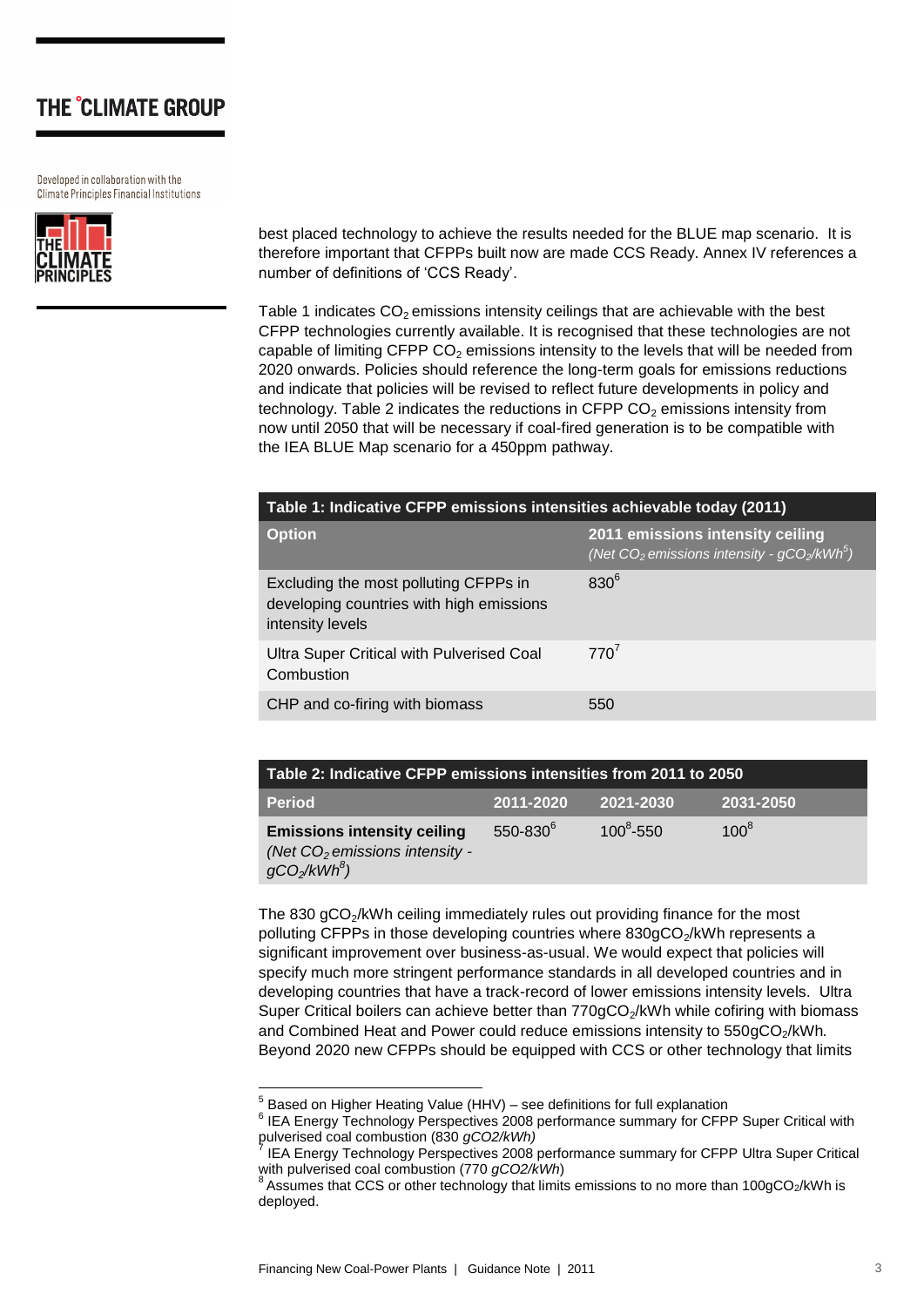Developed in collaboration with the **Climate Principles Financial Institutions** 



emissions to no more than 100gCO<sub>2</sub>/kWh. In exceptional conditions where this is not possible, the ceiling should be no higher than that which can be achieved today (550gCO2/kWh). From 2031 onwards CFPPs should only be built to operate at or below the  $100gCO<sub>2</sub>/kWh$  ceiling.

Implementing the  $830gCO<sub>2</sub>/kWh$  ceiling will be more challenging for banks financing smaller plants in developing countries. In these instances, achieving the ceiling will be approached on a best efforts basis, ensuring employment of best available appropriate technology.

### **2. Review of Performance Standards**

Table 1 reflects the urgent need to cease financing the most carbon intensive forms of coal-fired generation. Performance standards should be reviewed regularly as financial institutions learn from the practical implementation of their policies, as CFPP technologies become more efficient, as the scenarios developed by the IEA (in particular the BLUE Map scenario) change over time, and as circumstances in individual countries change. In the longer-term, financial institutions" policies will need to be reviewed as the outlook for timely large-scale deployment of CCS, or other equally efficient emissions reduction technology, becomes clearer. CCS readiness is discussed briefly at Annex III and Annex IV.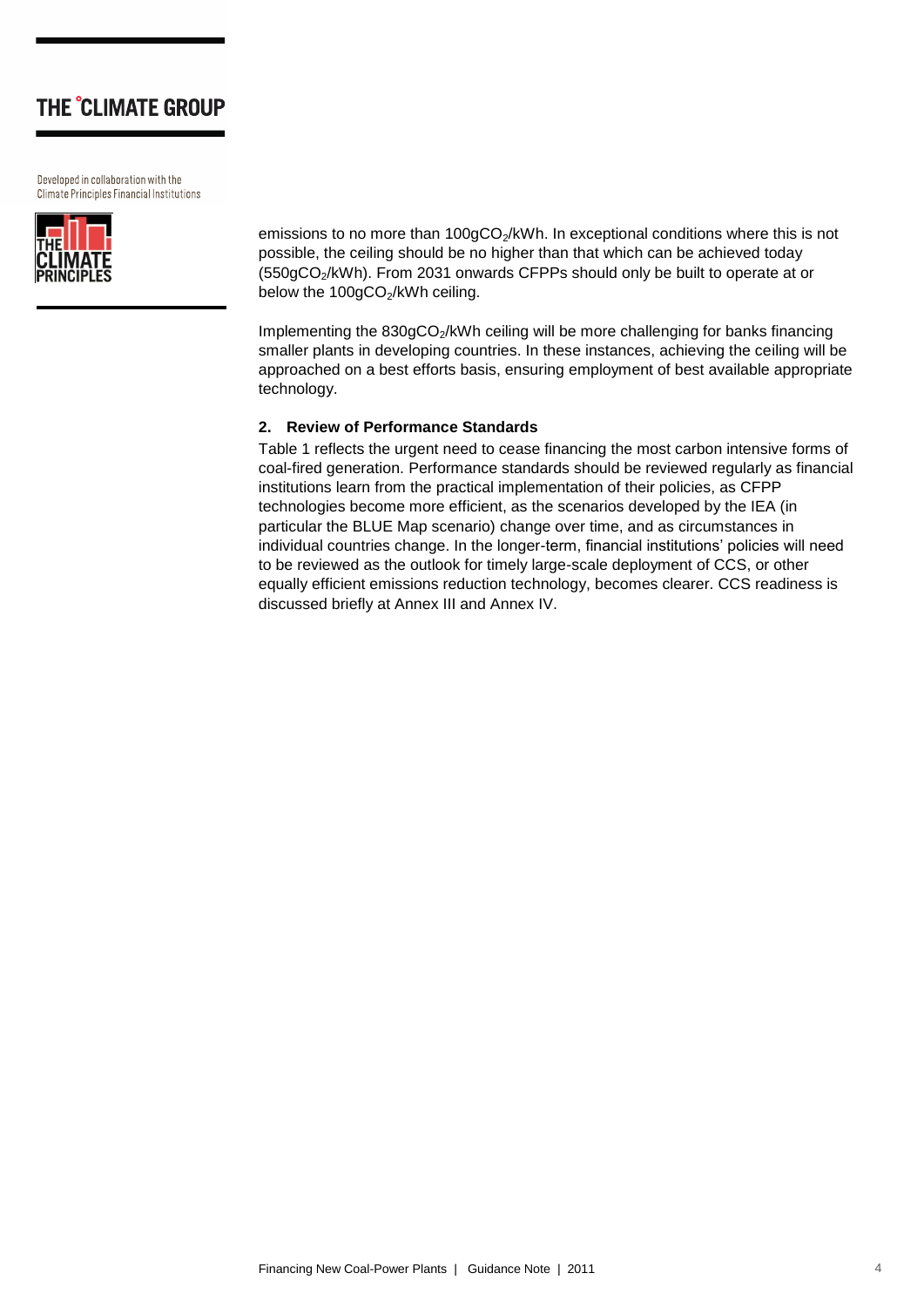Developed in collaboration with the Climate Principles Financial Institutions



### **ANNEX I: Technology, Emissions Intensity and Generation Efficiency Equivalents**

**CFPP CO2 emissions** (from "Coal Meeting the Climate Challenge: Technology to Reduce Greenhouse Gas Emissions", *The World Coal Association*, September, 2007)



Efficiency (LHV)

**Characteristics and Performance of New Coal Fired Power Plants That May be Supported by the IDB** (from "Coal Fired Power Plants Guidelines An Approach to Reconciling the Financing of Coal-Fired Power Plants with Climate Change Objectives" *Inter-American Development Bank,* October 2009)

| <b>Technology</b>                                                                        | (PCC)<br>Super-<br>critical | (PCC)<br><b>Ultra-super-</b><br>critical | <b>Circulating</b><br><b>Fluidized</b><br><b>Bed</b><br><b>Combustion</b><br>(CFBC) | <b>Integrated</b><br><b>Gasification</b><br><b>Combined</b><br>Cycle<br>(IGCC) |
|------------------------------------------------------------------------------------------|-----------------------------|------------------------------------------|-------------------------------------------------------------------------------------|--------------------------------------------------------------------------------|
| <b>Net Plant Higher Heat</b><br>Value (HHV) Efficiency (%)<br>(Bituminous coal)          | $>38.3$ <sup>(1)</sup>      | $>42.7$ <sup>(1)</sup>                   | $>36.0^{(2)}$                                                                       | $>38.2^{(3)}$                                                                  |
| <b>Net CO<sub>2</sub></b> Emissions<br><b>Intensity</b><br>(kg CO <sub>2</sub> /net MWh) | $< 832^{(4)}$               | $<748^{(4)}$                             | $<$ 890 <sup>(4)</sup>                                                              | $<832^{(4)}$                                                                   |

Sources: <sup>(1)</sup> US EPA, Environmental Footprints and Costs of Coal-Based Integrated Gasification Combined Cycle and Pulverized Coal Technologies, 2006; <sup>(2)</sup> International Energy Agency, Developments in fluidized bed combustion technology, 2006; <sup>(3)</sup> US Department of Energy (DoE) - Cost and Performance Comparison Baseline for Fossil Energy Power Plants, 2007; <sup>(4)</sup> Based on US EPA emissions factors for bituminous coal (93.47 kg CO<sub>2</sub>/MMBtu) and minimum net plant efficiency.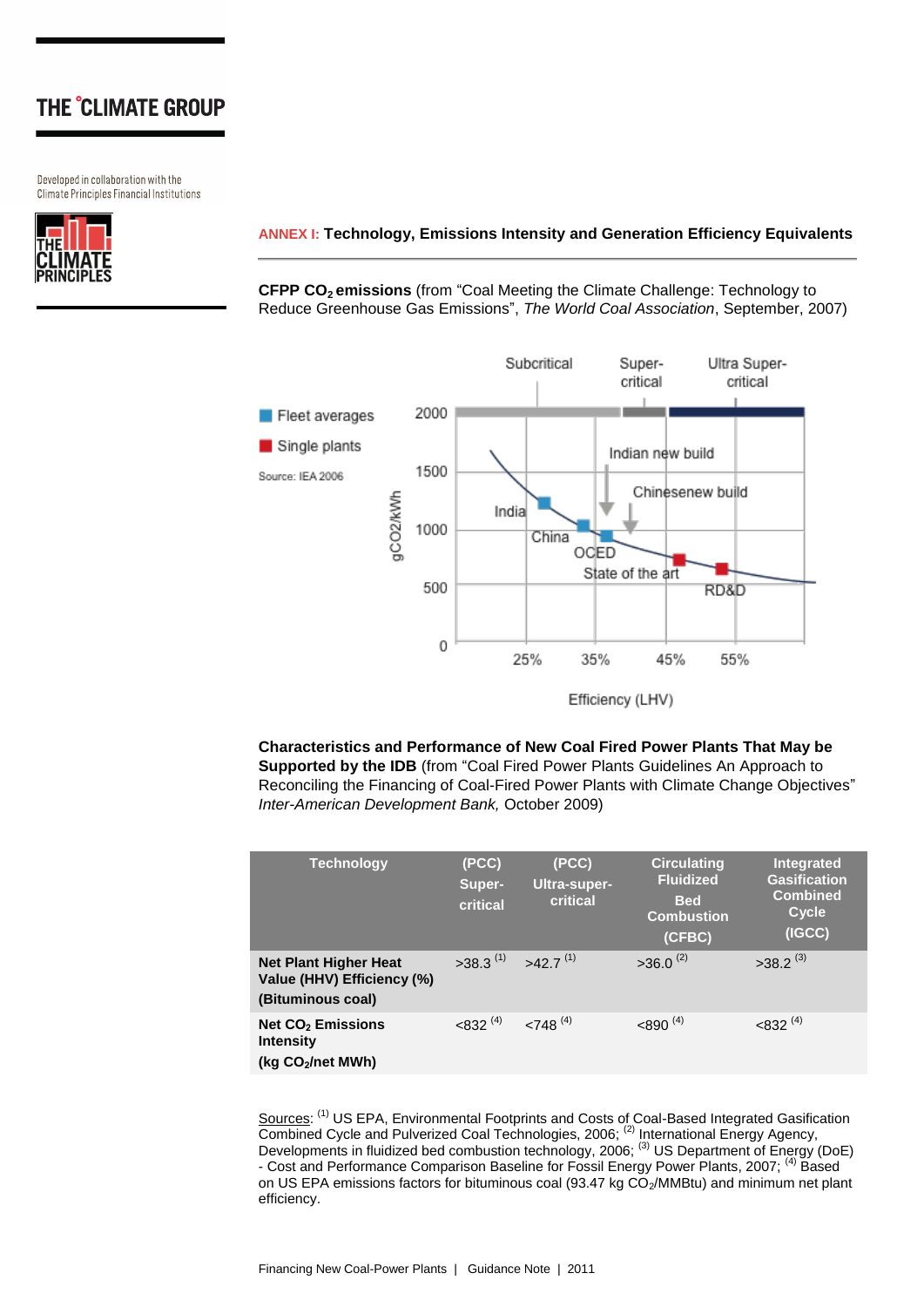Developed in collaboration with the Climate Principles Financial Institutions



### **ANNEX II: Leading CFPP Technologies**

It is essential to deploy the most efficient and least emissions-intensive CFPP technologies summarised below if global power emissions are to plateau by 2020. 80% of projected 2020 emissions from this sector are set to come from existing plants, or plants currently being built.

- **Super critical and ultra super critical (SC & USC) steam cycles currently** enable generation efficiencies of 42% to 47% (improved alloys are likely to raise efficiencies above 50%). SC is a well established technology, now commonly used for new coal-fired plants in many countries. USC boilers are also being commercially deployed. China"s plans to meet power generation efficiency and emissions intensity goals through deployment of SC and USC mean that the average efficiency of China"s CFPP sector is likely to outstrip average efficiency in the OECD countries $9$ .
- **Combined heat and power** (CHP) systems are capable of generation efficiencies greater than 90% if adequate demand for heating exists close to the CFPP. 75%-80% conversion rates are common. CHP can be employed both at large and smaller local plants, and is therefore well suited to distributed energy generation, particularly in colder climates.
- **Integrated Gasification Combined Cycle** (IGCC) technology gasifies coal in a process with generation efficiency levels in the range of 45%-50%. However, 97% of the world"s coal-fired capacity remains based on pulverised coal combustion and IGCC is a relatively expensive technology which has held back wider uptake.
- Cofiring of coal material with biomass or waste is a least-cost option to deliver emissions intensity reductions. Substitution rates of over 50% are possible but in practice reductions in  $CO<sub>2</sub>$  emissions of approximately 20% are more typical<sup>10</sup>. While co-firing delivers immediate emissions intensity reductions, it does not improve the generation efficiency gains needed to make CFPPs CCS ready. Deeper, longer-term emissions cuts from co-firing CFPPs would therefore rely on the viability of higher coal-substitution rates.

1

<sup>&</sup>lt;sup>9</sup> Clean Energy Progress Report (IEA 2011)

<sup>10</sup> Cofiring with other fuels (IEA Clean Coal Centre, 2007)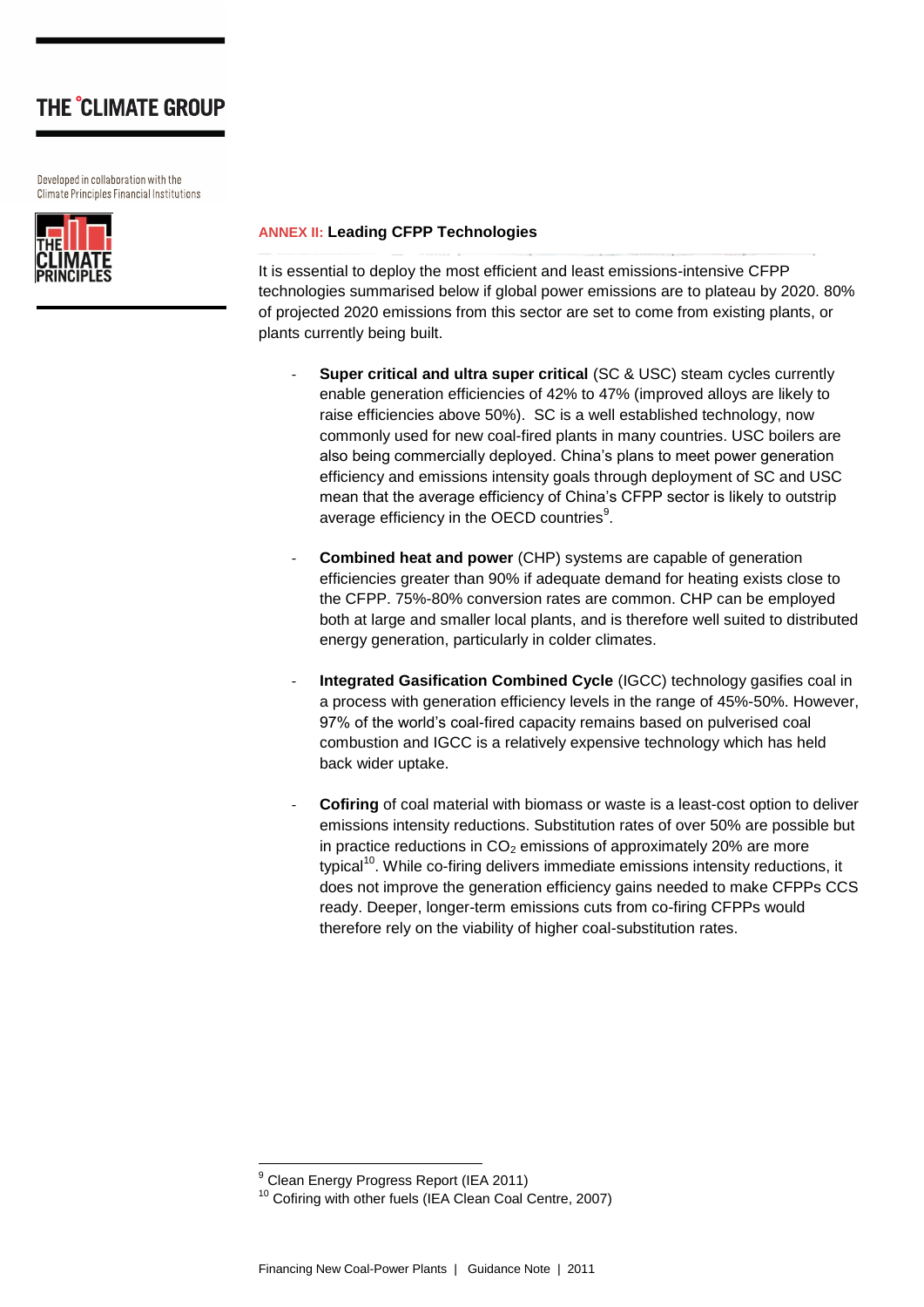Developed in collaboration with the Climate Principles Financial Institutions



### **ANNEX III: CCS Readiness**

The best technologies available to cut CFPP  $CO<sub>2</sub>e$  emissions today together account for only a small percentage of the CFPP technology mix in 2050 as envisaged in the IEA"s BLUE map scenario. The long term viability of CFPPs that are being built or refitted now may depend on their near-total decarbonisation in the future. CCS is currently the only technology that appears to have a realistic prospect of delivering that depth of emissions cuts.

CCS has the potential to reduce emissions from coal (and other fossil fuel plants) by as much as 97% and is currently the best placed technology to achieve the results needed for the IEA"s BLUE Map scenario. The IEA concludes that deployment of 100 large scale CCS projects (in the power-generation and industry sectors) by 2020, and 3,400 by 2050 will be needed to help meet the emission challenge of dangerous climate change.

CFPP CCS remains to be demonstrated at full scale and is unlikely to be available for commercial deployment before 2020-25. Government policy will be critical in determining whether large-scale roll out becomes technically and economically viable.

#### **ANNEX IV: Definitions**

**Higher Heating Values:** Discussed by the IEA in "*Fossil-Fuelled Power Generation: Case Studies of Recently Constructed Coal- and Gas-Fired Power Plants' (2007)* as follows:

*The chemical energy available per unit mass of fuel may be quantified using either the higher heating value (HHV) – also known as the gross calorific value – or the lower heating value (LHV) – also known as the net calorific value. The HHV is the released heat measured at constant volume using a bomb calorimeter after all the products from combustion have been cooled to the initial temperature of the fuel and oxygen of 25°C. It includes the heat released when the water vapour in the product gas condenses into water (latent heat).* 

**CCS Ready:** various organisations have offered definitions including CTF<sup>11</sup>, DECC<sup>12</sup> and GCCSI (see table below). They have in common the requirements that CCS ready CFPP projects should include space for future build of a CCS plant, access to transport and storage, and a process for ensuring that planning and resources are in place so that CCS can be retrofitted as soon as practicable.

1

<sup>&</sup>lt;sup>11</sup> Clean Technology Fund Criteria for Financing Low-Carbon Opportunities in Coal and Gas Power Investments (CTF, 2009)

<sup>12</sup> Carbon Capture Readiness (DECC, 2009)